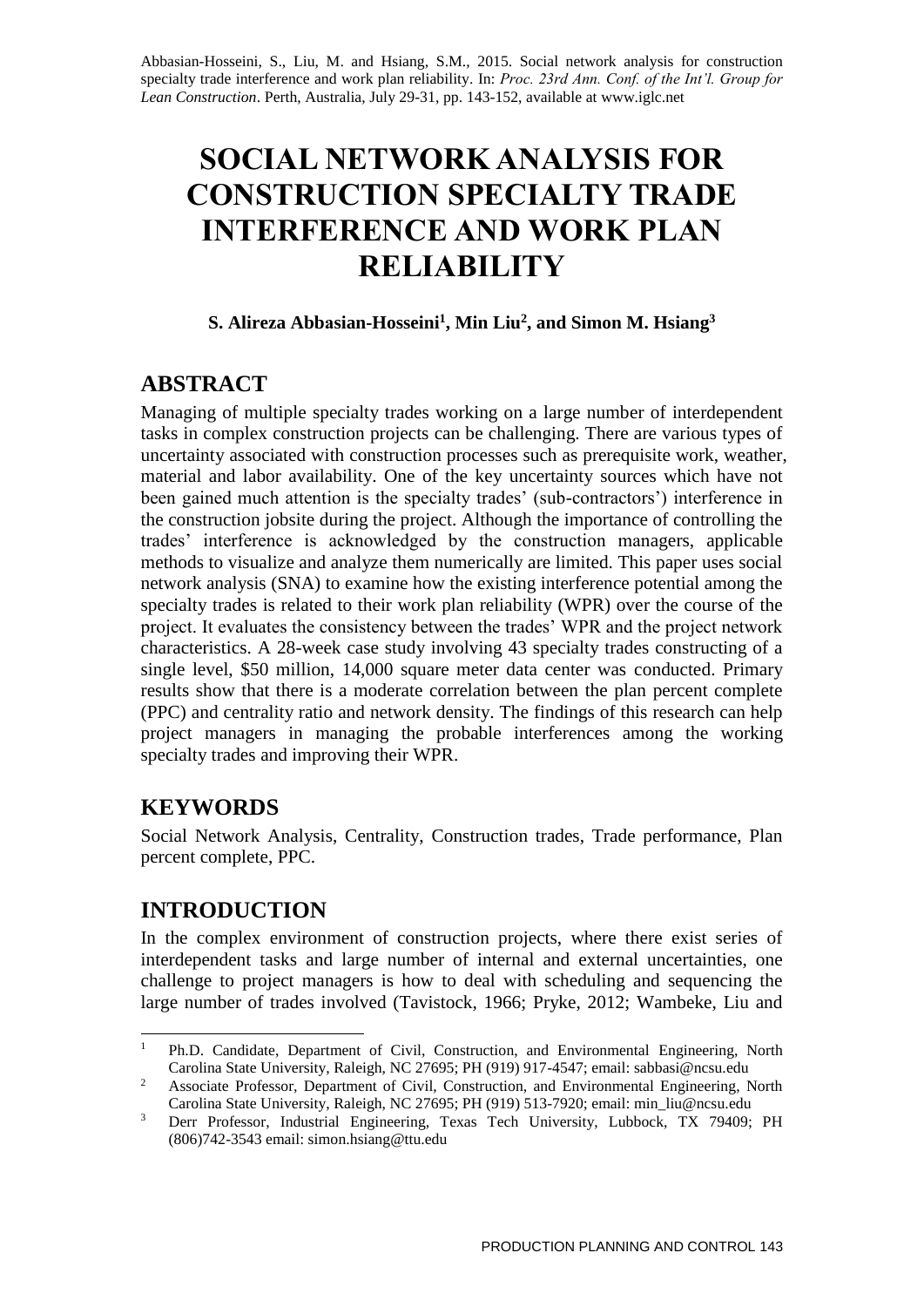Hsiang, 2012). Trades usually have to share the limited working space during construction to perform their tasks. When two or more trades work in the same working area at the same time, they could be influenced by each other due to inadequate working spaces or work area access, overcrowded jobsite, prerequisite work, availability of labors, equipment or materials, safety hazards, etc. Without appropriate coordination and cooperation, depending on the level of complexity, productivity can be affected and project completion can be delayed. (Gou, 2002; Thomas, Riley and Sinha, 2006).

There are some project scheduling approaches that can help in identifying and preventing the interference among the trades. For instance, "location-based management system", which focuses on the project locations to maintain a continuous resource flow throughout the project, considers space availability, and any conflict between trades (Seppänen, 2009). Another example is "Takt Time Planning" approach. It breaks down the project into locations (zones) and sets the rate at which each zone is completed and thereby balances the workflow. In this approach, trades know their working zone and their spot in the trade sequence at any time, so the chance of conflict/interference, due to working in the same spot at the same time, is minimized (Frandson, Berghede and Tommelein, 2013). These approaches prevent clashes among the trades by not allowing the trades to work on the same working spot at the same time and put them in a sequence. However, even though the direct interferences are prevented, there are many situations in large complex construction project that there is a chance of work interruptions between site operations when trades work parallel in the same location (not exactly in the same spot). For example, it is common in large construction project that mechanical and electrical trades perform their task in the same location (like same hall, or floor) at the same time, but different spots (like different room walls). This causes some work difficulties including overcrowded location, inadequate working area access, or distraction, which increase the potential of conflict/interference between the trades.

Specialty trades and their spatial relationships in a construction project can be perceived as a social network and can be investigated via social network analysis (SNA). SNA, introduced by Moreno (1960), has been known as a methodology to determine the conditions of social structures by investigating the interferences, relations and interrelationships of a set of actors (De Nooy, Mrvar and Batagelj, 2005). Understanding the underlying social network of trades can help superintendents to manage the project and maintain the schedule successfully; however, achieving this skill takes years of experience and few superintendents could articulate it (Wambeke, Liu and Hsiang, 2012; 2014).

Although the performance of a construction trade is highly dependent on its spatial relationships with other trades, the importance of the participants, coordination among them and their spatial relationship have not been fully appreciated. Most of the social network studies conducted in the project management research has identified the social network based on communication and information flow among the project teams (for example see Chinowski, Diekmann and Galotti, 2008). In this paper, we examine the underlying jobsite social networks of construction sites from an analytical view. We first investigate how jobsite social networks, representing interference potentials among the trades, are created and modified over the course of a project. We then identify the impact of network characteristics on the trades' work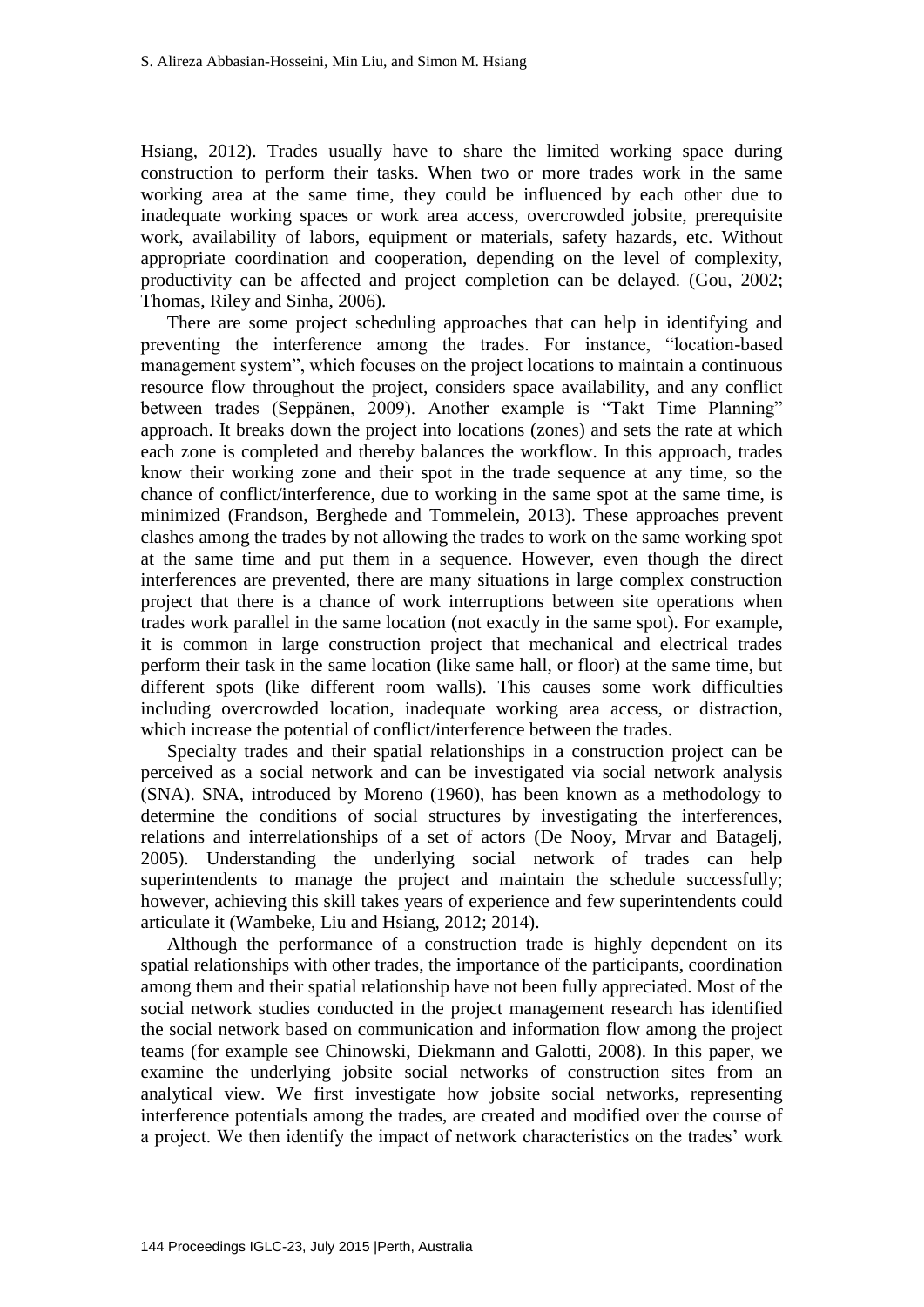plan reliability (WPR) by exploring the relationship between the plan percent complete (PPC) and social network density (project level) and centrality (trade level).

# **SOCIAL NETWORK ANALYSIS IN CONSTRUCTION**

A social network refers to a pattern of ties that exist among different entities (nodes) such as countries, states, organizations, etc. (Wambeke, Liu and Hsiang, 2012). While classic social network research has concentrated on sociological networks, it has been applied to many research fields (such as aerospace equipment, automotive bodies, and computer and office equipment) with the goal of investigating various relationships among organizations and individuals (Park et al., 2011).

SNA has become important within the engineering and construction field recently due to significant attention to some concepts such as trust and communication between project participants (Chinowski, Diekmann and Galotti, 2008). Wambeke, Liu and Hsiang (2012) believed that an underlying social network of trades exists in a construction project and its recognition can contribute to project success. However, there has been limited research using social networks in the construction projects and most of them focused on the information exchange/communication. For instance, Thorpe and Meade (2001) studied study push/pull communication patterns via SNA. Chinowski, Diekmann and Galotti (2008), using SNA, modelled the information passed through the team members to reduce the uncertainty during construction. Park et al. (2011) investigated the formation and impact of construction firms' collaborative networks for performing international projects, using an SNA approach. Dogan et al. (2013) attempted to assess the coordination performance of a construction project based on the centrality measures of e-mail communication network.

Research pertaining to the jobsite spatial social network, where actors are specialty trades of the project and two trades are connected to each other in the network if they physically work in the same location(s) at the same time, is very limited. Wambeke, Liu and Hsiang (2012) outlined a procedure to identify the organizational social network of construction trades and determine its key members. Wambeke, Liu and Hsiang (2014) implemented a variation analysis in the associated social network of trades to create a decision making system. Abbasian-Hosseini et al. (2014) proposed a social network-based data envelopment analysis (DEA) benchmarking procedure (SDBP), which combines DEA (assessing the relative efficiency of DM units) and SNA to identify the benchmarks for the inefficient specialty trades. The previous research pertaining to the jobsite social network provided decision making tools to show the usefulness of the SNA application, but according to our knowledge, the relationship between the network characteristics and the PPC ratio of the trades has not been studied.

# **RESEARCH METHODOLOGY**

### **CASE STUDY**

A general contractor (GC) overseeing 43 subcontractors, also referred to as trades, involved with the construction of a 14,000 square meter data center participated in the case study. A GC with several subcontractors was chosen for the study because the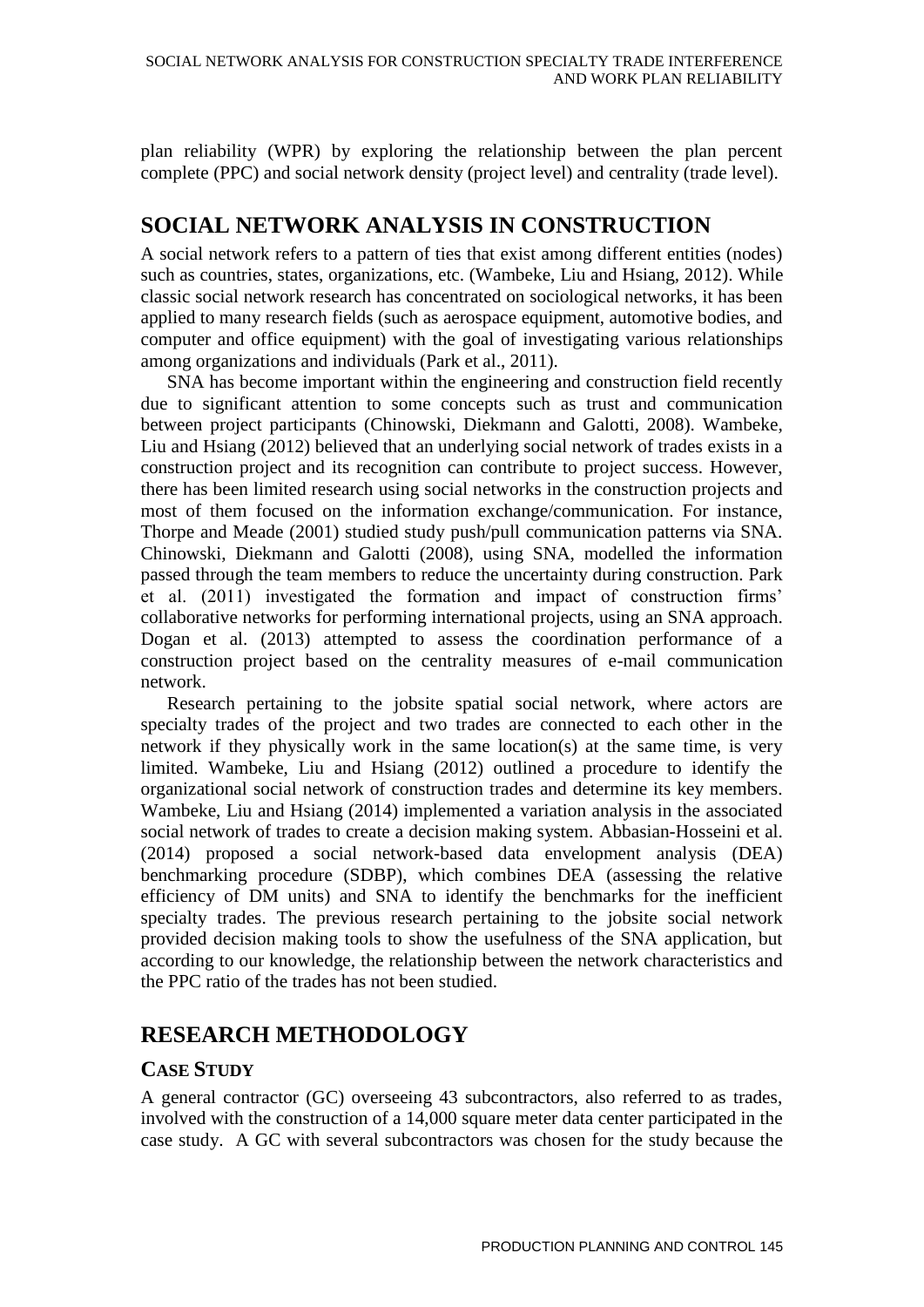research is focused at the jobsite social network that exists among the various trades, thus there was a desire for a study a project with more than just a few subcontractors. The \$50M project entailed the build-out of an existing warehouse building into a data center and white space computer labs. Construction ran from February through September 2010 and the project was studied from the beginning of March through completion at the end of September. There were nearly 1200 tasks performed by the 43 various trades working on the data center during the course of this 28-week study.

#### **DEVELOPING NETWORKS**

A social network generally consists of a set of vertices and ties between them. In this research, the specialty trades are defined as the vertices and the ties among them represent the interference potentials among them in the jobsite. A jobsite social network was built for each of the 28 weeks (Totally 28 networks). The project was divided into 5 main working areas: "Site work Area", "Lab Area", "Data Center Area", "Administrative Area", and "Exterior Skin & Roof Area". Any tie connecting two trades in a weekly jobsite social network shows they were working in the same area in that week. We believe that the influence a trade has on another (sending influence) is not as the same as the influence it gets from that (receiving influence). Thus, we used directed reciprocal lines to establish the jobsite social networks. Twenty eight networks representing the 28 weeks of the project were developed. For instance, the social network depicted in Figure 1 shows the interference potentials of the specialty trades in  $16<sup>th</sup>$  week of the project (Week 16). As can be seen, 17 specialty trades were active during Week 16, that is, they performed tasks in that period of time (23 were inactive, can be seen in the figure caption). The existing ties among the trades indicate that they worked in the same area. The weights of a tie between each two trades are the number of tasks each of them performed in that week, and it actually indicates the influence they sent to each other in that period of time. For example, the weights of 6 and 1 for the tie between the "Fire Protection" and "Painting" trades show that the "Fire Protection" and "Painting" trades performed 6 and 1 tasks respectively in the same area in the Week 16.

It should be noted the tasks performed by various trades may not be equal (there may be different equipment, labors and materials). However, we assumed all the tasks to have the same magnitude of influence in this research, because, the trades in our case project had been asked to breakdown their tasks to the activities with the maximum duration of 1 week and the maximum cost of \$10,000. These boundaries/scopes in defining the tasks lighten (if does not eliminate) the inequality impacts of the trades' operation.

#### **MEASURE NETWORK CHARACTERISTICS**

*Centrality:* "Centrality" measures the relative importance of the vertices within a network. There are various ways to measure the centrality such as degree, betweenness and closeness centralities (De Nooy, Mrvar and Batagelj, 2005). In this paper, we examine the impact of trades on each other, so we used Weighted In-degree Centrality to measure the receiving influences by each trade. Degree centrality of a trade is simply the number of its ties (representing interference potential frequency); in-degree centrality is the number of its incoming (receiving) ties; and so the Weighted In-degree Centrality is the summation of the weight of its incoming ties (interference potential severity). It actually indicates how much influence a trade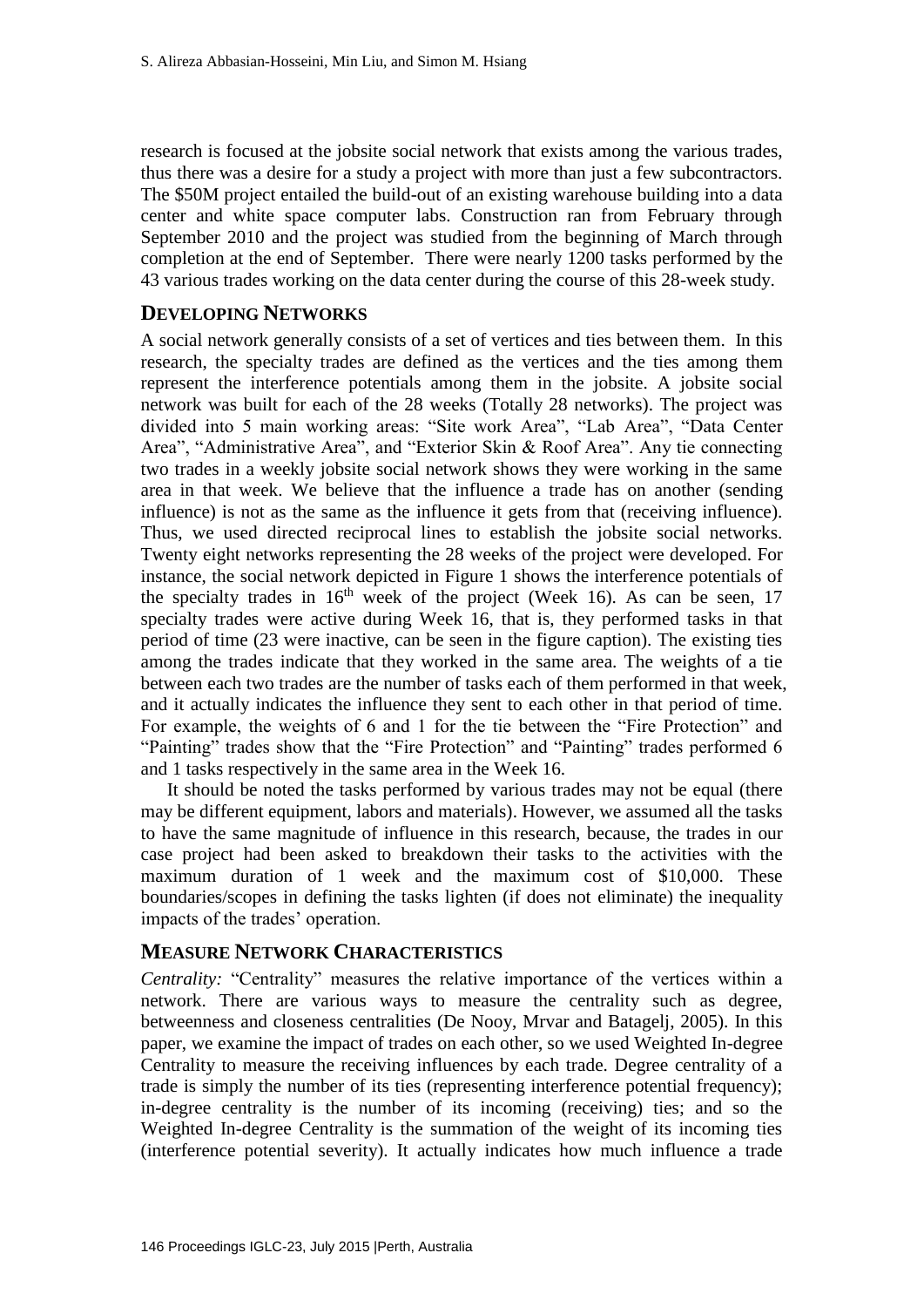receives from its neighbors. The more centrality ratio obtained for a trade indicates that there were more tasks have been done by its neighbors in that period of time. For each of the 28 weeks of the project, centrality analysis was conducted and the centrality ratio was calculated for each trade in each week (overall 28 measurements for each trade).



*Figure 1: Jobsite Social network of the specialty trades – Week 16* 

*Network Density:* The network complexity can be represented by the network density. Network density simply shows how congested a network is. The "network weighted density", was calculated for each of the 28 networks, is the ratio of the sum of the weights of ties versus the maximum possible ties in the network (Liu, Wong and Chua, 2009).

# **MEASURE PPC**

PPC evaluates the difference between what a specialty trade has planned to do and what actually gets done. PPC ratio for each trade in each week was calculated as follows:

*Plan percent complete (PPC)* = 
$$
\frac{\text{\# tasks 100\% completed}}{\text{Total \# planned tasks}}
$$
 (1)

# **RELATIONSHIP BETWEEN NETWORK CHARACTERISTICS AND PPC**

Correlation analysis was done to evaluate the consistency between 1) Weighted Indegree Centrality and the PPC of the trades (trade level), and 2) Density of the networks and Average weekly PPC of the project (project level).

We used the Kendalls' Tau correlation, which assesses the relationship between any two ordinal variables to see if they are concordant or discordant. Two pairs of rank  $(x_i, y_i)$  and  $(x_i, y_j)$  are concordant if  $(x_i - x_j)(y_i - y_j) > 0$ , and discordant if  $(x_i - x_j)(y_i - y_j)$  $x_j$ )( $y_i - y_j$ ) < 0. Conceptually, Kendall's *Tau* coefficient is designed to assess the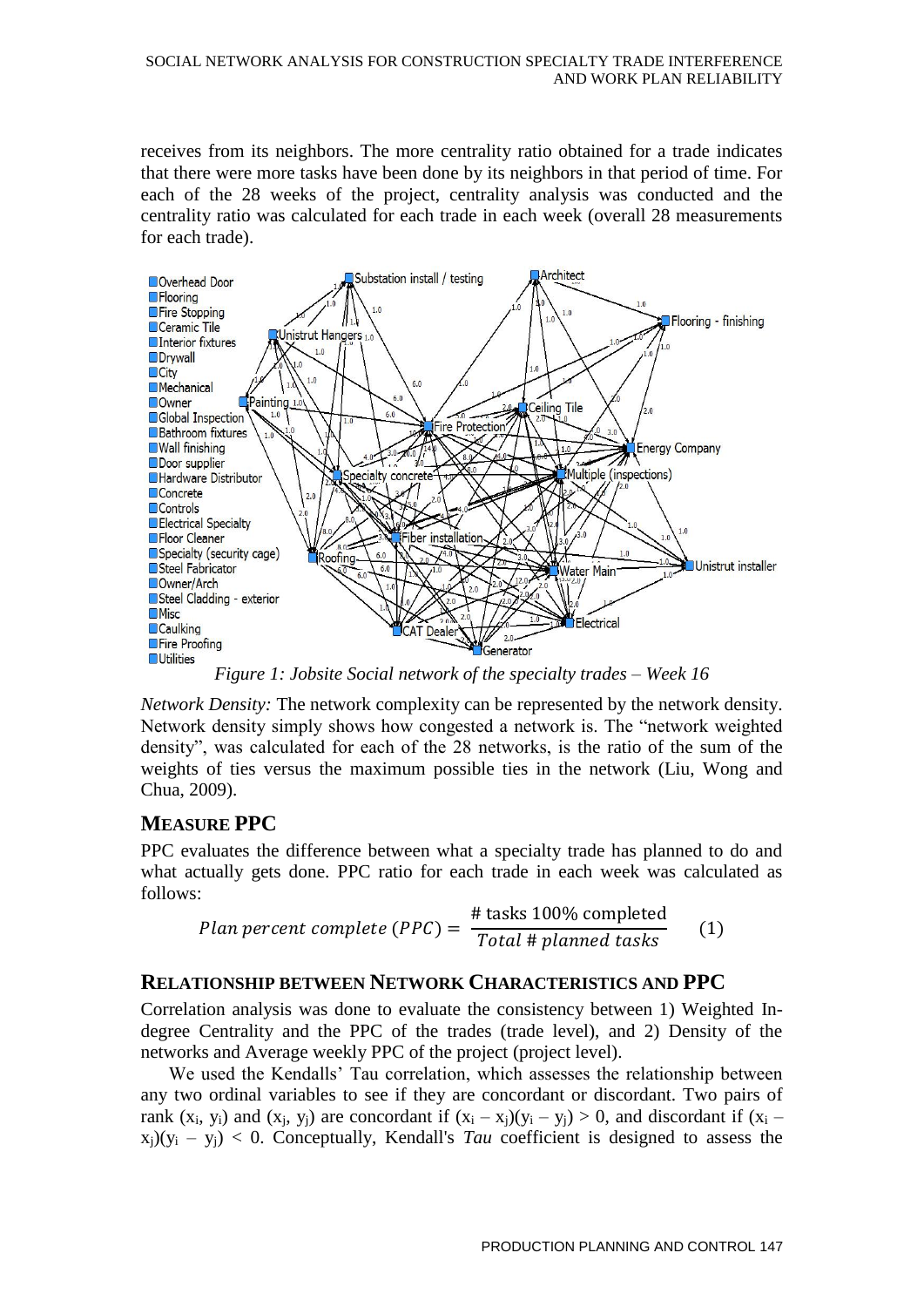proportion of discrepancy between concordant pairs and discordant pairs, which can be expressed by (Kendall and Gibbons, 1990):

$$
Kendall \tau = \frac{n_c - n_d}{\frac{n(n-1)}{2}} \qquad (2)
$$

Considering *n* size of the sample, the total number of possible pairings of *x* with *y* observations is  $n(n-1)/2$ .  $n_c$  and  $n_d$  are the number of concordant (ordered in the same way) and discordant (ordered differently) pairs respectively.

### **RESULTS**

#### **RELATIONSHIP BETWEEN CENTRALITY AND PPC (TRADE LEVEL)**

Table 1 summarizes the results for the analysis conducted to find the relationship between the trade's centrality and PPC. The analysis was conducted on those trades attended more than 10 weeks (out of 28 weeks) of the project. The number of weeks attended and the total number of tasks are shown in Columns 2 and 3 respectively. Columns 4 and 5 present the average of measured centrality and the average of measured variation. The Kendall Tau coefficient in the last column indicates the consistency between the measured Centrality and PPC for each of the trades. Kendall Tau coefficient can be between 1 and -1. The more positive value shows the more perfect positive correlation and vice versa. As can be seen, the coefficient is negative for almost all the trades. We had expected to not to have a perfect correlation here (i.e.  $\tau$  close to -1), since this research only consider the uncertainties receiving from the trades' interference. It can be inferred that there is a partial negative correlation between the measured centrality and PPC. In other words, the more centrality (i.e., the more interference potential) a trade has would generally cause the lower ratio of PPC.

|                          | # weeks<br>attende<br>d | tasks | Total # Average Weighted<br>In-Degree<br><b>Centrality</b> | Average<br><b>PPC Ratio</b> | <b>Kendall Tau</b><br><b>Coefficient</b> |
|--------------------------|-------------------------|-------|------------------------------------------------------------|-----------------------------|------------------------------------------|
| Ceiling Tile (A)         | 12                      | 33    | 0.27                                                       | 70%                         | -0.71                                    |
| Inspections (B)          | 21                      | 57    | 0.51                                                       | 72%                         | $-0.42$                                  |
| Drywall (C)              | 23                      | 132   | 0.60                                                       | 76%                         | $-0.07$                                  |
| Mechanical (D)           | 27                      | 235   | 0.85                                                       | 77%                         | $-0.04$                                  |
| Fire Protection (E)      | 18                      | 44    | 0.39                                                       | 80%                         | $-0.18$                                  |
| Flooring-Finishing       | 11                      | 21    | 0.20                                                       | 71%                         | $-0.58$                                  |
| Wall Finishing (G)       | 10                      | 22    | 0.24                                                       | 64%                         | $-0.49$                                  |
| Electrical (H)           | 27                      | 200   | 0.80                                                       | 72%                         | $+0.02$                                  |
| Roofing (I)              | 11                      | 22    | 0.15                                                       | 77%                         | $-0.39$                                  |
| Concrete (J)             | 17                      | 51    | 0.39                                                       | 75%                         | $-0.25$                                  |
| Controls (K)             | 14                      | 32    | 0.30                                                       | 72%                         | $-0.39$                                  |
| Fiber Installation $(L)$ | 16                      | 35    | 0.27                                                       | 83%                         | $-0.33$                                  |
| Painting (M)             | 19                      | 77    | 0.48                                                       | 82%                         | -0.36                                    |
| Steel Fabricator (N)     | 17                      | 73    | 0.27                                                       | 78%                         | $-0.54$                                  |

*Table 1: Summary of analysis: Relationship between Centrality and PPC* 

The relationship between the trade's centrality and PPC can be different from one trade to another. It highly depends on the trade's operation type (the type and amount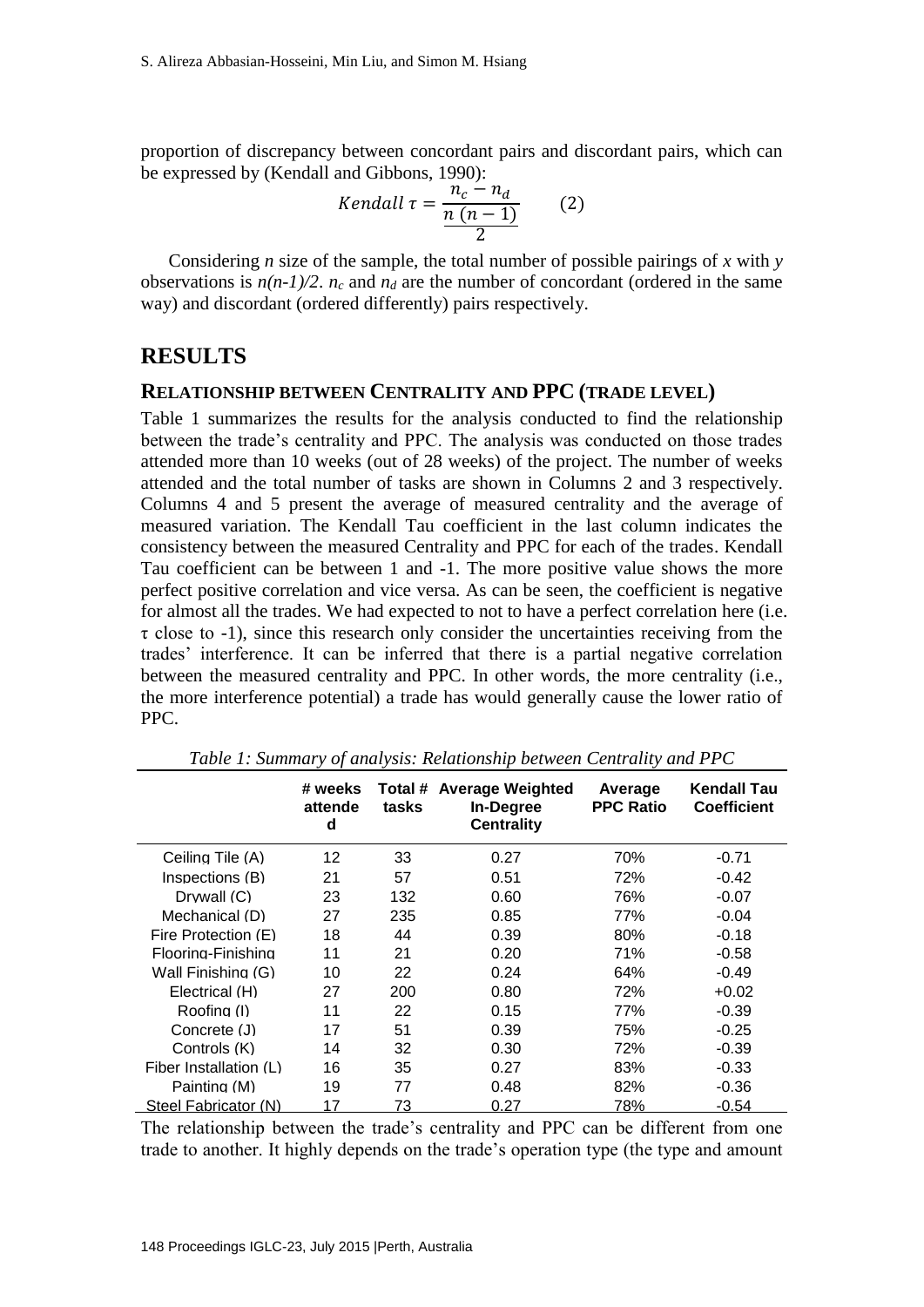of labor, equipment, space, and material) and the workload (number of tasks and number of weeks attended in the project). For instance, the high level of consistency level for "Ceiling Tile" trade indicates that it suffered more (compare to other trades) from the interferences in the jobsite during the project. It might be because the operations of the ceiling covering cannot be effectively performed when another trade is working in the same locations (it can be easily interrupted by other trades' activity). On the other hand, lower consistency of the "Electrical" trade shows that the electrical work does not require a lot of space and would suffer less from interference.

Additional analysis was done to find out how the obtained correlation is sensitive to the workload of the trades. Figure 2 shows the relation between the correlation coefficient and the average number of tasks performed per week by the trades (#tasks divided by #weeks attended). Results generally show that the trades with higher average number of tasks per week (large trades) are less sensitive to the jobsite interferences. It might be because they have more flexibility (for example move their workforce from one task to another) to perform their job when they are interrupted by the other trades. On the other hand, since the number of tasks is very limited for the smaller trades, they do not have enough flexibility to stay away from the interference conflicts.



**Average number of tasks per week**

*Figure 2: Relation between the correlation coefficient and the average number of tasks performed per week* 

The case by case examination will help the project management team and site managers to identify the trades suffer more from the jobsite interferences, so they can focus more managerial efforts on these trades to alleviate the impact. The centrality value of a trade indicates how much influence it receives from the jobsite social network. Therefore, the influence of the network on each trade at any time of the project can be predicted based on the centrality values. Then, proper actions can be taken by the site managers or trade leaders with regard to those trades under the strong influence in order to alleviate the impact.

## **RELATIONSHIP BETWEEN DENSITY AND AVERAGE WEEKLY PPC (PROJECT LEVEL)**

Figure 3 depicts the weekly network density and PPC ratio over the course of the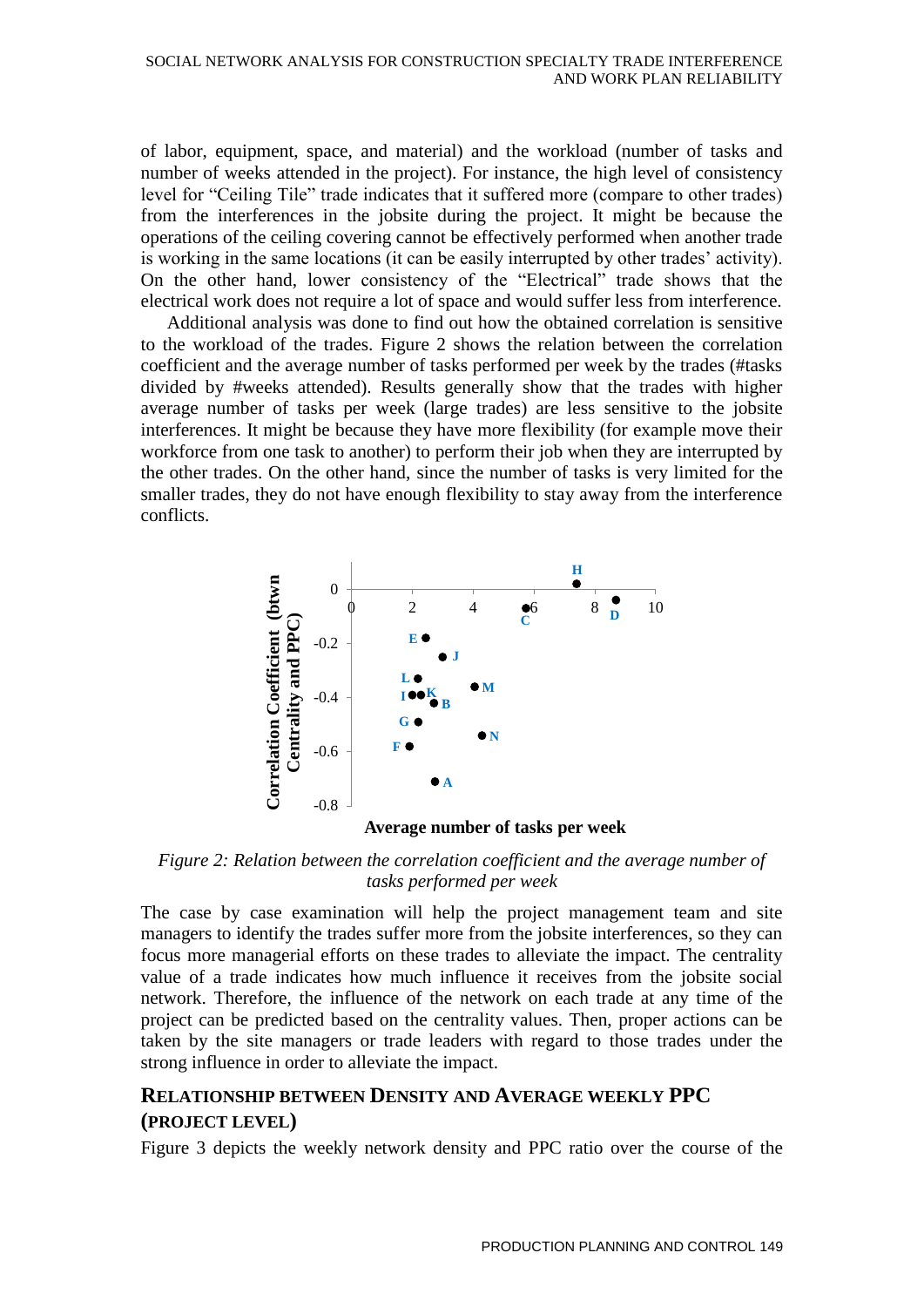project (28 weeks). The network density fluctuates week by week but gradually increases as we go forward in the project until it reaches its peak in the Month 6 (Week 21 to 24). The density decreases in the last two weeks of the project. This trend reflects the workload of a typical construction project. The workload is low at the beginning and then it increases gradually until a few weeks before the project completion. The PPC ratio, ranged from 53 to 94%, had the average of 75%.

Figure 4 shows the relationship between the network density and weekly PPC of the project. There is a significant correlation between the network density and weekly PPC. A correlation coefficient of -0.3 was obtained based on the Kendal Tau correlation analysis. It can be inferred that a moderate negative correlation exists between the network density and the PPC. In other words, the less network density was associated with the higher PPC ratio. It makes sense as the network density represents the volume of the work performed in each week in the jobsite and the less value of the density generally refers to the less interference potential. Thus trades face less interruption in performing their tasks and the PPC increases.



*Figure 3: Weekly network density and PPC ratio over the course of the project* 



*Figure 4: Relationship between weekly network density and PPC ratio* 

### **CONCLUSION**

Understanding and addressing the role of jobsite interferences in the project will help construction site managers to monitor and control them through better planning and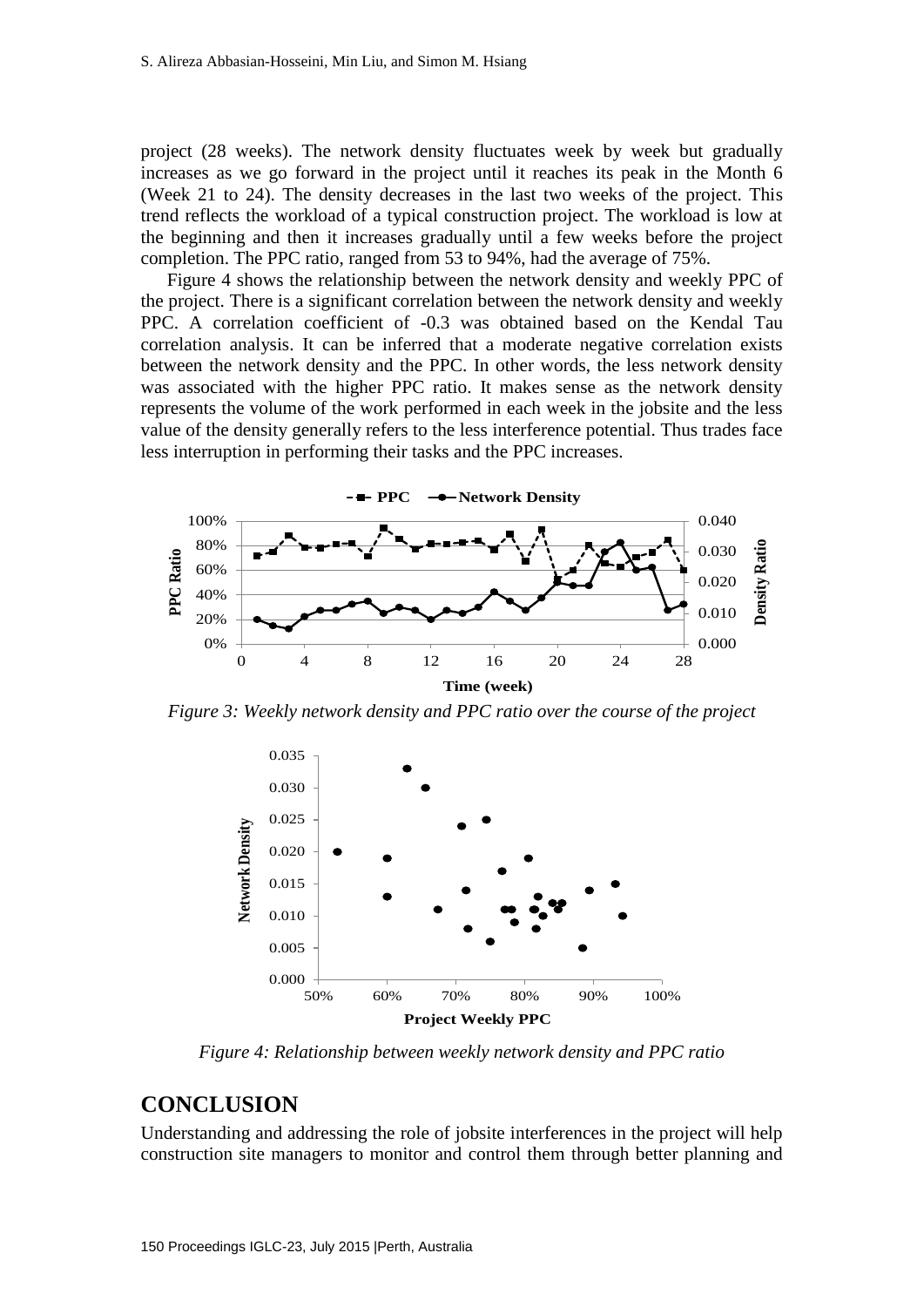leadership, consequently increase the jobsite productivity. This paper used SNA to examine how the interference potentials among the specialty trades are related to their work plan reliability over the course of the project. It evaluated the Kendall Tau correlation between the trades' PPC and centrality ratio in the existing network. Results showed that the correlation is negative for most of the trades, which means that higher jobsite interference potential is associated with a lower PPC. A significant negative correlation obtained between the network density and the project PPC ratio. The results conform to management practical experience since the more interference potential in the jobsite increase the chance of conflict occurrence.

The value of this research is that it helps the construction project managers to understand the impact of jobsite social network, representing interference potentials, on the work plan reliability through an analytical approach. The process of network development and centrality analysis was explained step by step, so it can be repeated in any project based on the existing work plan. Additionally, the research has the following benefits for the project/construction managers and superintendents:

1) The proposed approach helps the project managers and superintendents to identify the critical trades (those receive more influences from the jobsite social network, i.e., more centrality ratio) and the critical time periods (the weeks with the higher interference potential and complexity, i.e., more density) by quantifying the jobsite social network characteristics. Thus, they can take proper actions to reduce the interference potentials. The jobsite social network for each week can be developed based on the existing work plan of that week before the task execution (in our case, one week ahead). The centrality value of a trade in that week indicates how much influence it is going to receive from the network at that particular time period of the project (in our case, next week). Therefore, the influence of jobsite social network on each trade at any time of the project can be predicted based on the centrality values in advance. Then, in order to alleviate the impact, proper actions can be taken by the site managers or trade leaders with regard to those trades under the strong influence. One common way is to adjust the planned schedule. Easy application of approach enables project managers to run the analysis each time they adjust the plan, so they can select the best alternatives (with the lowest impact on the trades). In some cases where schedule adjustment is not feasible (like performing tasks on the critical path of the schedule), project managers can set extra meeting with the leaders of the critical trades to clarify the difficulties they are going to face and find the best solution to reduce the interferences/conflicts.

2) Although the applicability of the proposed approach was shown for an ongoing construction project in this study, it can also be used at the preconstruction stage of the project, i.e., prior to starting the project, where GCs make their work plan/task schedule. GCs can implement this approach to evaluate the developed work plan/task schedule with regard to the jobsite interferences. Therefore, they can adjust the task schedule or modify the work breakdown structure to achieve the schedule with the least interference potentials.

We acknowledge that there may be other factors, in addition to the trades' interference, also affect the trades' work plan reliability in the jobsite; and that makes the obtained partial correlation between the network characteristics and PPC ratio more tangible.